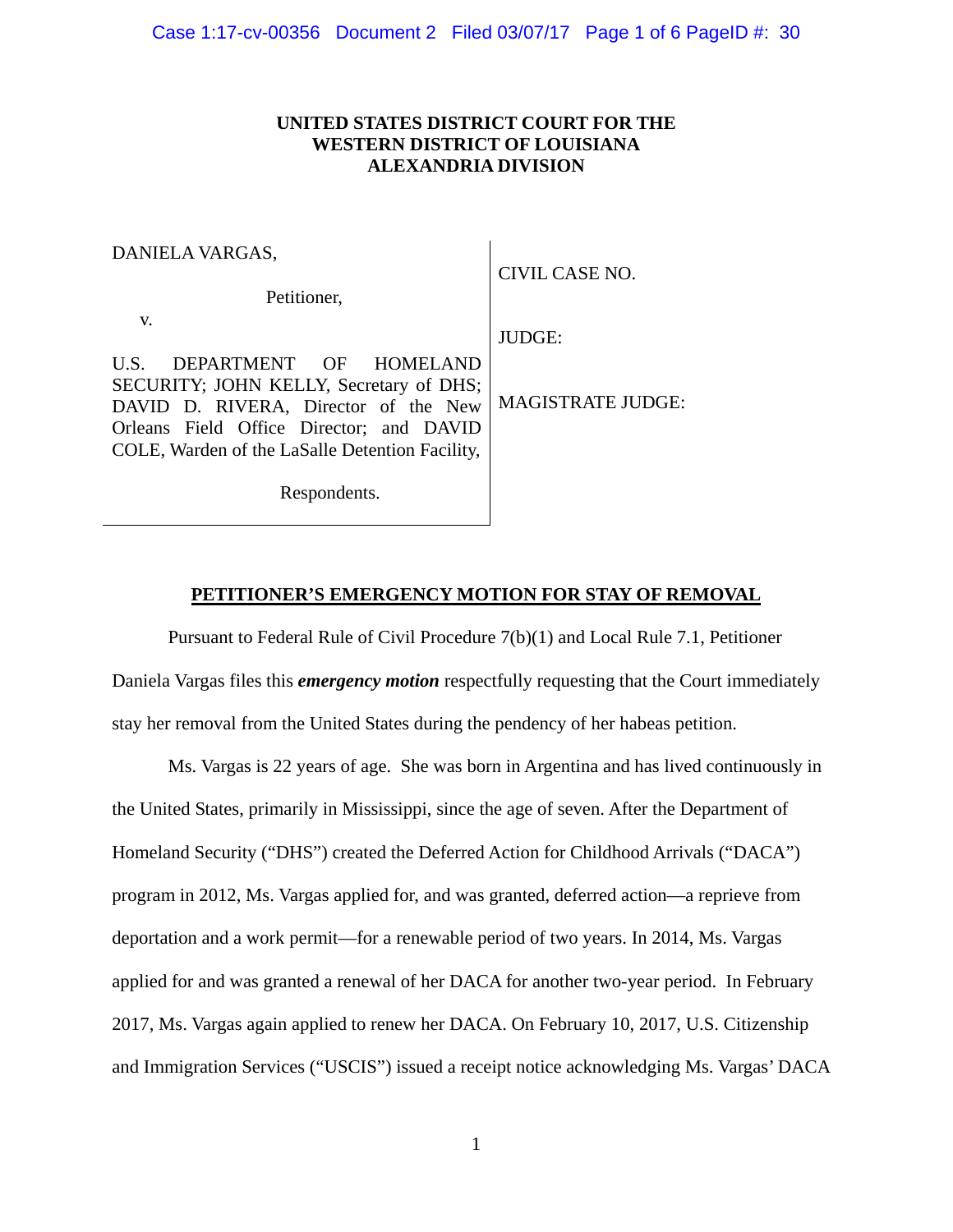## Case 1:17-cv-00356 Document 2 Filed 03/07/17 Page 2 of 6 PageID #: 31

renewal application and her concurrently filed application for employment authorization renewal. Her application for DACA renewal is currently pending.

Ms. Vargas was also listed as a derivative child on a petition for a "U" visa in 2014 as a family member of a victim of a serious crime who cooperated with law enforcement in the investigation or prosecution of the criminal activity and who has suffered substantial abuse as a result of the criminal activity. That petition is also pending.

On February 15, 2017, Immigration and Customs Enforcement ("ICE") officers raided Ms. Vargas' home. After the ICE agents took away her father and brother, she hid in a closet in her home. Later, the ICE agents returned with a search warrant and forcibly entered the home, breaking down the door. Ms. Vargas remained in the closet out of fear of the agents, one of whom pointed a firearm at the ceiling in her bedroom. Ms. Vargas informed the officers that she had DACA, and before they left her house the ICE officers stated that they were aware that Ms. Vargas' DACA has lapsed but they were giving her a "hall pass." The ICE officers did not arrest Ms. Vargas at that time.

Soon after the ICE raid on her home, Ms. Vargas spoke to news media multiple times about the terrifying experience, and her story drew local and national news attention. On March 1, 2017, Ms. Vargas spoke out at a live press conference at Jackson City Hall in Jackson, Mississippi, about the ICE raid of her family home two weeks earlier. Immediately following the press conference, and in retaliation for the exercise of her First Amendment rights, Ms. Vargas was followed, arrested, and detained by several ICE officers. One ICE agent who had been present at the raid of her home said to Ms. Vargas, to the best of her recollection, "Remember me? You know who we are; you know why we're here," and "you're under arrest for being an illegal immigrant." ICE has and continues to detain Ms. Vargas in Jena, Louisiana at the LaSalle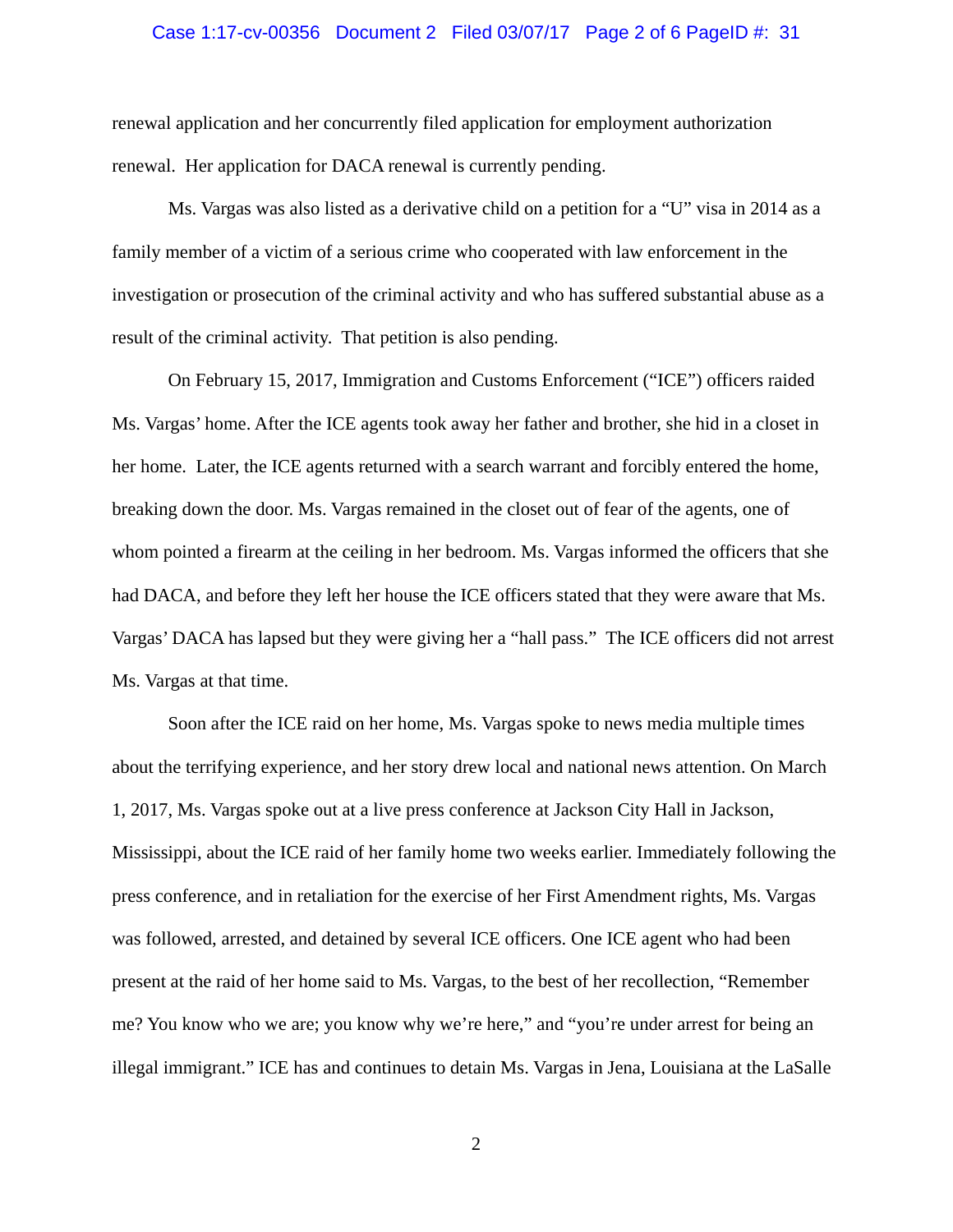Detention Facility since March 1, 2017.

Ms. Vargas' attorneys have been informed that she will be imminently removed from the United States without a hearing before an immigration judge pursuant to a "Visa Waiver Program ("VWP") Final Administrative Removal Order," which alleges that Ms. Vargas entered under the VWP and waived her right to contest removal when she was seven years old. DHS has produced no proof that Ms. Vargas did, in fact, personally waive her rights. Even assuming evidence of such a waiver exists, detaining and deporting Ms. Vargas without affording her a hearing would violate her Fifth Amendment due process rights because at age seven, over fifteen years ago, she could not knowingly and voluntarily waive her right to a removal hearing to remain in the U.S. under the VWP.

Although Ms. Vargas' attorneys advised DHS on March 1, 2017 that they represented her, DHS did not provide the attorneys with a copy of the Notice of Intent to Issue a Final Administrative Removal Order or the Final Administrative Removal Order at any point.

On March 3, 2017, Ms. Vargas' attorneys requested that various ICE officials exercise their discretion to release Ms. Vargas from detention and stay her removal. That request remains pending.

Ms. Vargas filed a habeas petition on March 6, 2017, arguing that her continued detention violates her Fifth Amendment procedural and substantive due process rights to a hearing before an immigration judge, as well as her First Amendment right to be free from unconstitutional retaliation for protected speech. Ms. Vargas is at imminent risk of deportation to Argentina—a country she left as a child, that she scarcely knows, and to which she fears returning.

Therefore, Ms. Vargas respectfully moves this Court to immediately grant an immediate stay of her removal during the pendency of her habeas petition for the reasons stated in the

3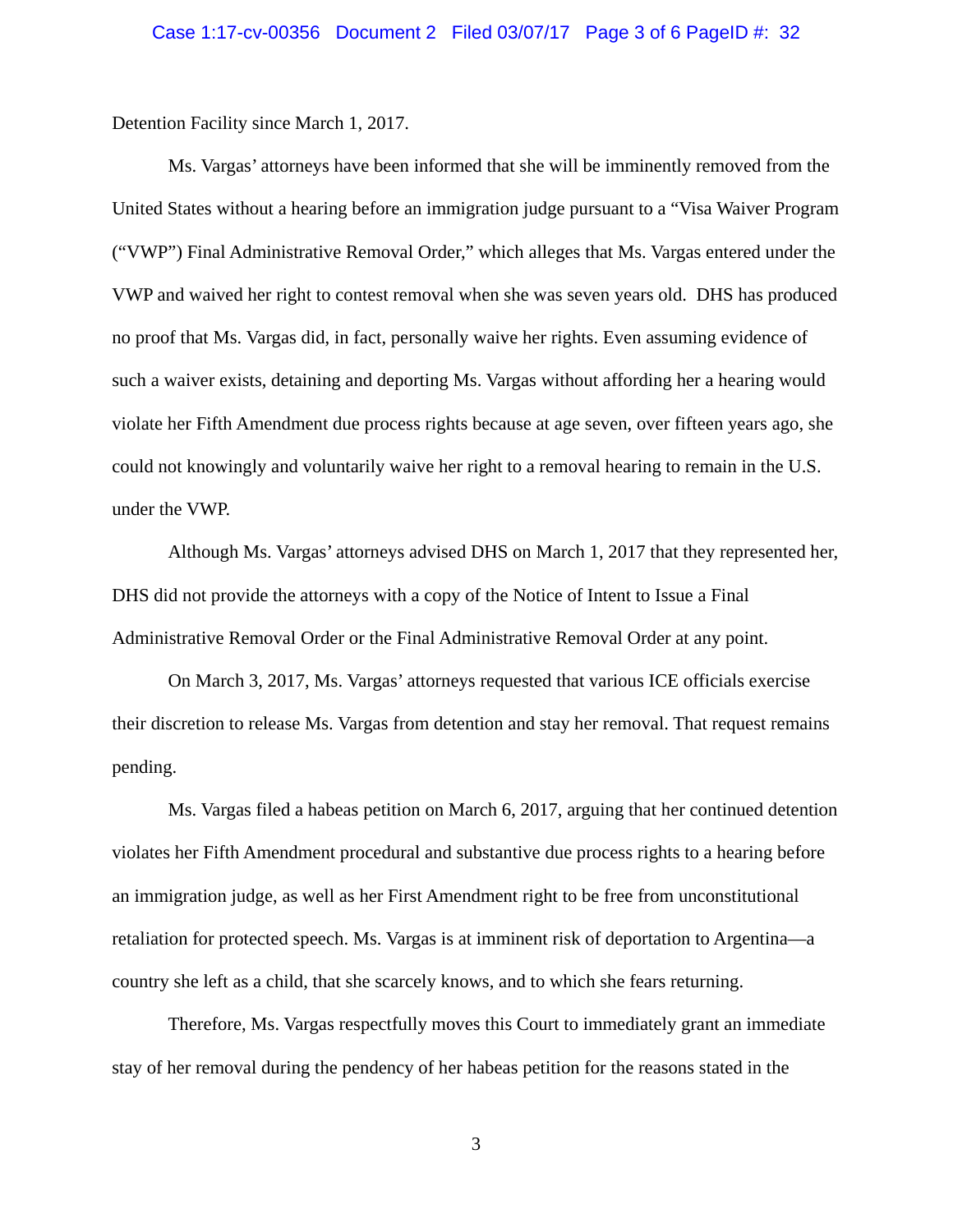attached Memorandum of Law.

DATED: March 7, 2017 Respectfully submitted,

s/William Most

William Most Law Office of William Most La. Bar No. 36914 201 St. Charles Ave., Ste 114 #101 New Orleans, LA 70170 T: 504.509.5023 williammost@gmail.com

Karen C. Tumlin† Joshua Stehlik † Nora A. Preciado † Jessica Hanson † National Immigration Law Center 3435 Wilshire Boulevard, Suite 1600 Los Angeles, CA 90010 T: 213.639.3900 tumlin@nilc.org stehlik@nilc.org preciado@nilc.org hansen@nilc.org

Justin Cox† National Immigration Law Center 1989 College Ave. NE Atlanta, GA 30317 T: 678.404.9119 cox@nilc.org

Michelle R. Lapointe† Kristi L. Graunke† Southern Poverty Law Center 400 Washington Avenue Montgomery, AL 36104 T: 334.956.8200 michelle.lapointe@splcenter.org kristi.graunke@splcenter.org

Jessica Zagier Wallace† Southern Poverty Law Center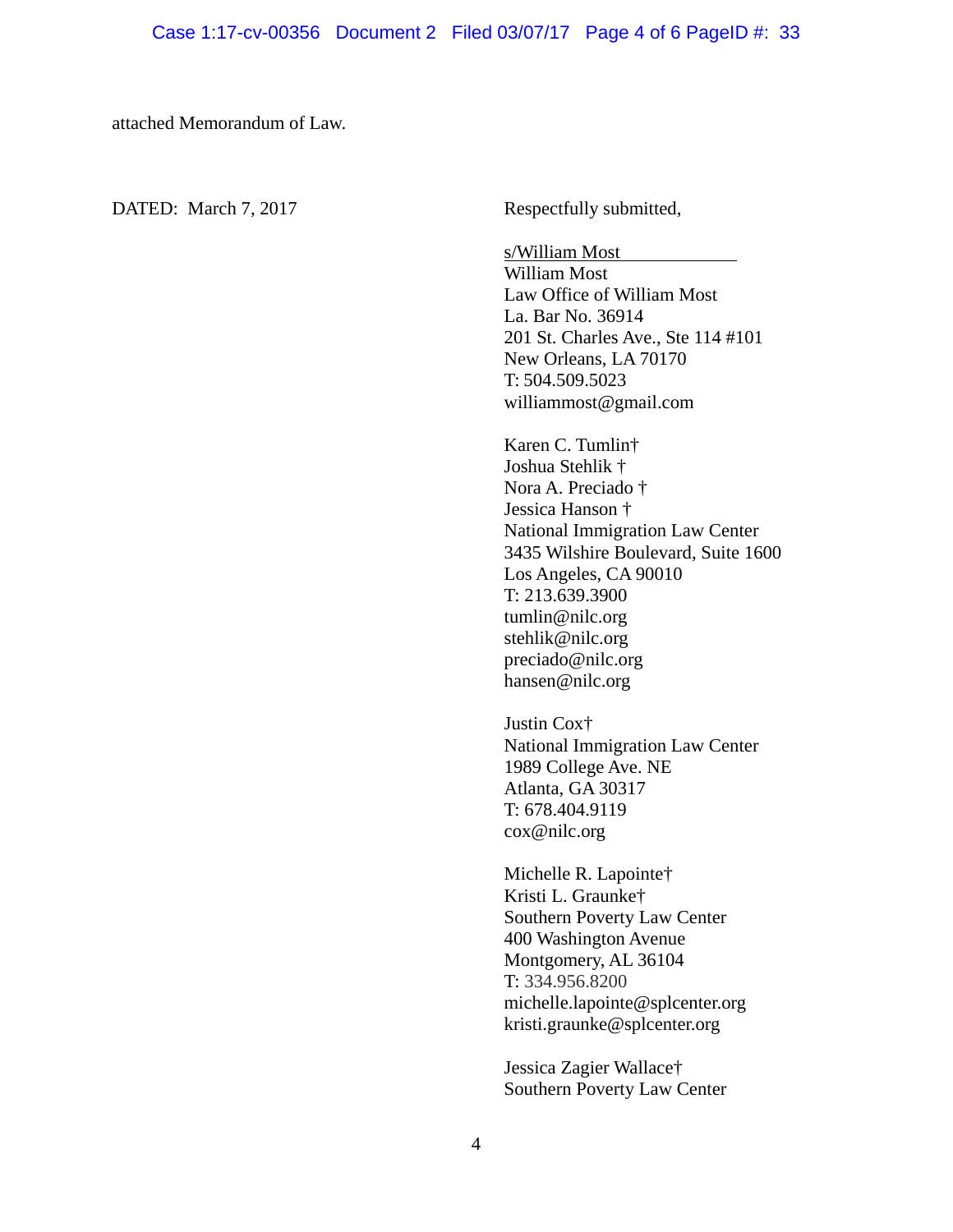Case 1:17-cv-00356 Document 2 Filed 03/07/17 Page 5 of 6 PageID #: 34

4770 Biscayne Blvd., Ste. 760 Miami, FL 33137 T: 786.347.2056 jessica.wallace@splcenter.org

Abigail M. Peterson† Elmore & Peterson Law Firm, P.A. 1867 Crane Ridge Drive, Suite 150A Jackson, MS 39216 T: 601.353.0054 apeterson@elmorepeterson.com

*Counsel for Petitioners*

†*Application to be Admitted Pro Hac Vice to Practice in the United States District Court for the Western District of Louisiana Forthcoming*